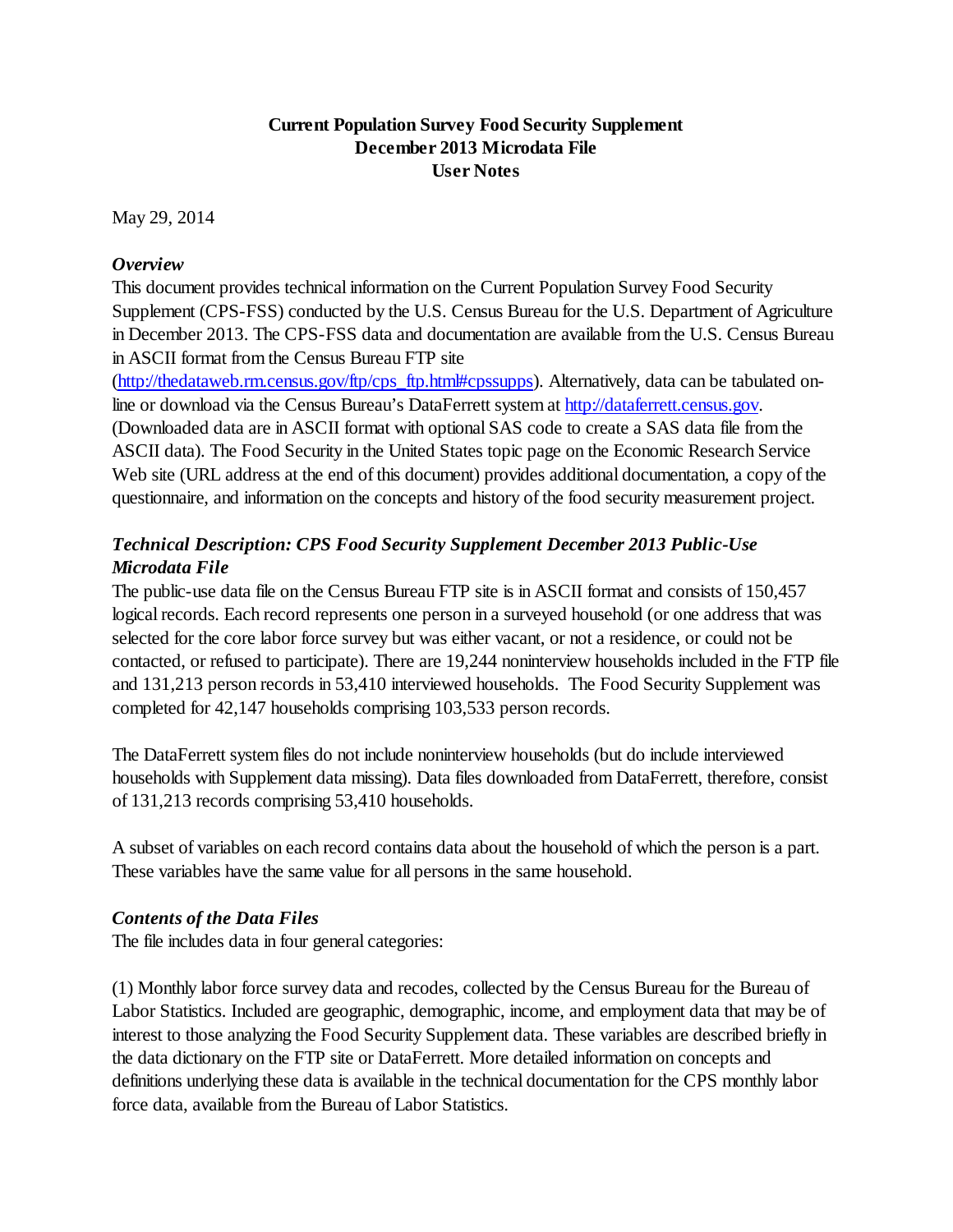(2) Food Security Supplement data, collected by the Census Bureau for the United States Department of Agriculture. These data consist of answers by household respondents to questions about household food expenditures, use of food assistance programs, and experiences and behaviors related to food security. All of the Food Security Supplement data are household-level data.

(3) Food security status and scale variables calculated from the Food Security Supplement data by the Economic Research Service of the U. S. Department of Agriculture. These household-level variables (HRFS12CX-HRFS30DE) are described in detail later in this document.

(4) Weighting variables calculated by the Census Bureau as the number of persons or households represented by each person or household in the sample. Separate weights are calculated for the Food Security Supplement and for the core CPS. Selection of appropriate weights for statistical estimation is described later in this document.

## *Contents of the Food Security Supplement Questionnaire*

A copy of the Food Security Supplement questionnaire is available on the ERS Web site (address at end of this document) and in the documentation on the Census Bureau FTP site. Variable names in the data dictionary generally consist of the prefix HE (household variable, edited) followed by the question number from the questionnaire. The major sections are as follows:

- (1) Food Spending (HES1A-HES8).
- (2) Minimum Food Spending Needed (HES8B-HES8D)
- (3) Food Assistance Program Participation (HES9-HESP9).
- (4) Food Sufficiency and Food Security (HESS1-HESSHM5). This section includes the 18 food security questions that are used to calculate the 12-month Food Security Scales as well as followup questions that are used to calculate the 30-day food security scales.
- (5) Ways of Avoiding or Ameliorating Food Deprivation Coping Strategies (HESC1-HESCM4).

### *Changes from Previous Years' Food Security Supplements*

The December 2013 food security supplement questionnaire was unchanged from the December 2012 survey.

### *Screening of the Food Security Supplement*

The Food Security Supplement includes several screens to reduce respondent burden and to avoid asking questions that may seem inappropriate to respondents given other information they have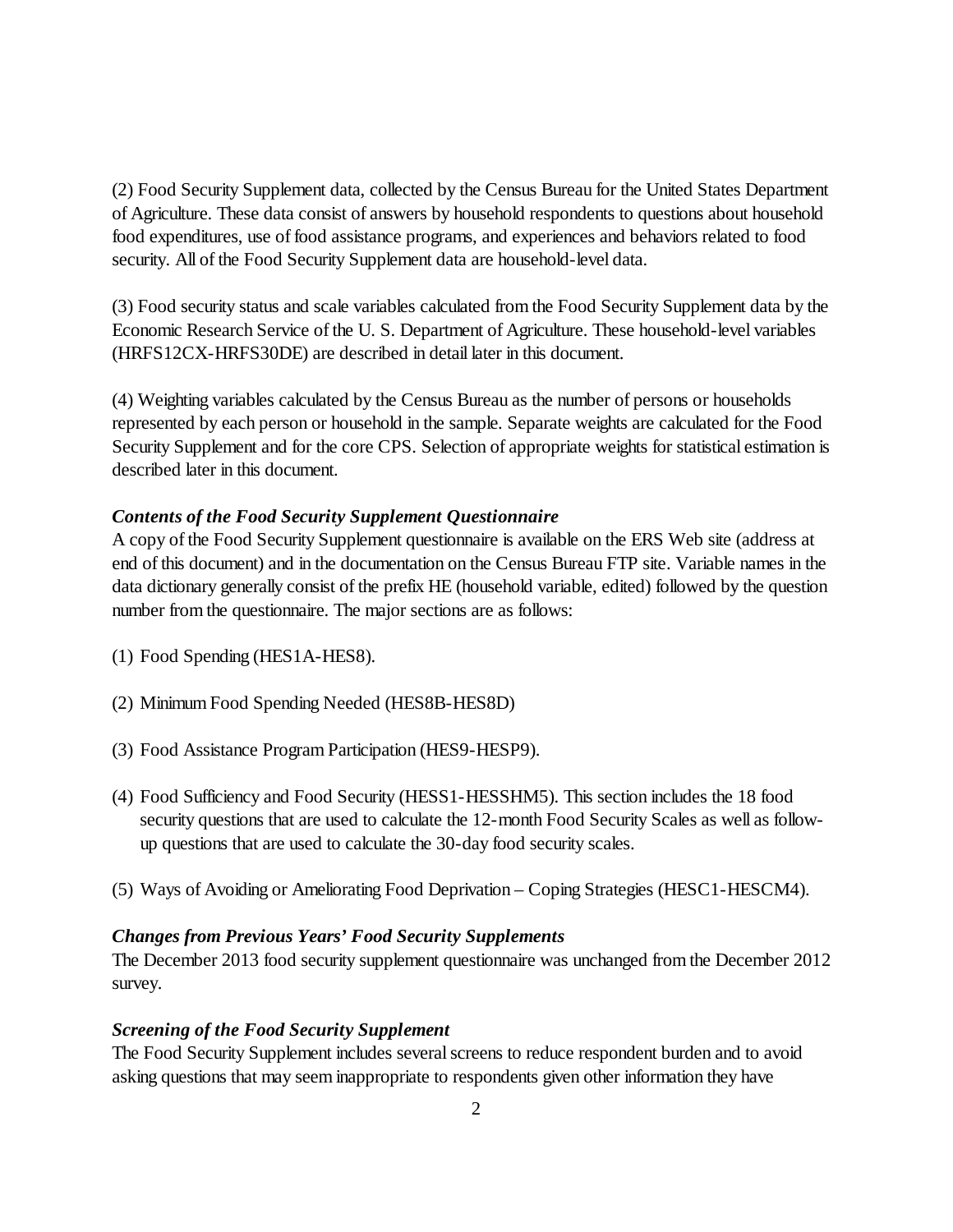provided in the survey. The screener variables use information from the monthly labor force core data as well as from the Food Security Supplement. Households with incomes above 185 percent of the poverty threshold (HRPOOR=2, approximated from HUFAMINC and HRNUMHOU) that responded "no" to HES9 were not asked the questions on participation in food assistance programs. Households with income above 185 percent of poverty that registered no indication of food stress on HES9 or HESS1 were not asked the rest of the questions in the "Food Sufficiency and Food Security" section or those in the "Ways of Avoiding or Ameliorating Food Deprivation" section. Households that were screened out at the initial screen are assumed to be highly food secure (raw score imputed as zero). However, if they were screened out at the initial screen without having given a valid response to either screening question, then the food security scale and status variables are coded as "No Response"  $(-9)$ .

There were also two "internal" screeners in the adult section and one in the child section in the main food security section (the questions that are used to calculate the Household Food Security Scale). These series of questions are divided into blocks. Households that registered no indication of food stress in the preceding block are skipped over the remaining blocks and responses to questions in the skipped blocks are assumed to be negative. However, if they were screened out without having given a valid response to any of the questions in the scale, then the food security scale and status variables are coded as "No Response" (-9).

The screening rules that determine whether a household was asked the questions in the food security scale varied somewhat during the first four years of fielding the Food Security Supplement (1995-98). These different screening procedures affected the estimated prevalence of food security differently in each year. From 1998-2013, screening procedures have remained essentially unchanged and prevalence rates are directly comparable. The variable HRFS12CX indicates screening status under the "common screen" that allows comparisons of food security prevalence rates across all years since data were first collected in 1995. To compare 2013 prevalence rates to those for 1995, 1996, or 1997, users will need to edit the food security status variable of interest to "high food security" (raw score=0) for households that would have been screened out under the common screen (HRFS12CX=1). Comparison can then be made to variables in the common screen series in data from any earlier year.

Screeners also were applied based on whether the household included any children, so that households without children were not asked questions that refer specifically to children. For this purpose, persons 17 or younger are classified as children except those who are household reference persons or spouses of household reference persons (PERRP=1, 2, or 3). Children's Food Security Scale variables are coded as "Not in Universe" (-1) if there were no children in the household.

#### *Food Security Status and Scale Variables*

The main purpose of the Food Security Supplement is to provide information about the food security of the nation's households. Six series of variables are provided for this purpose. The first three series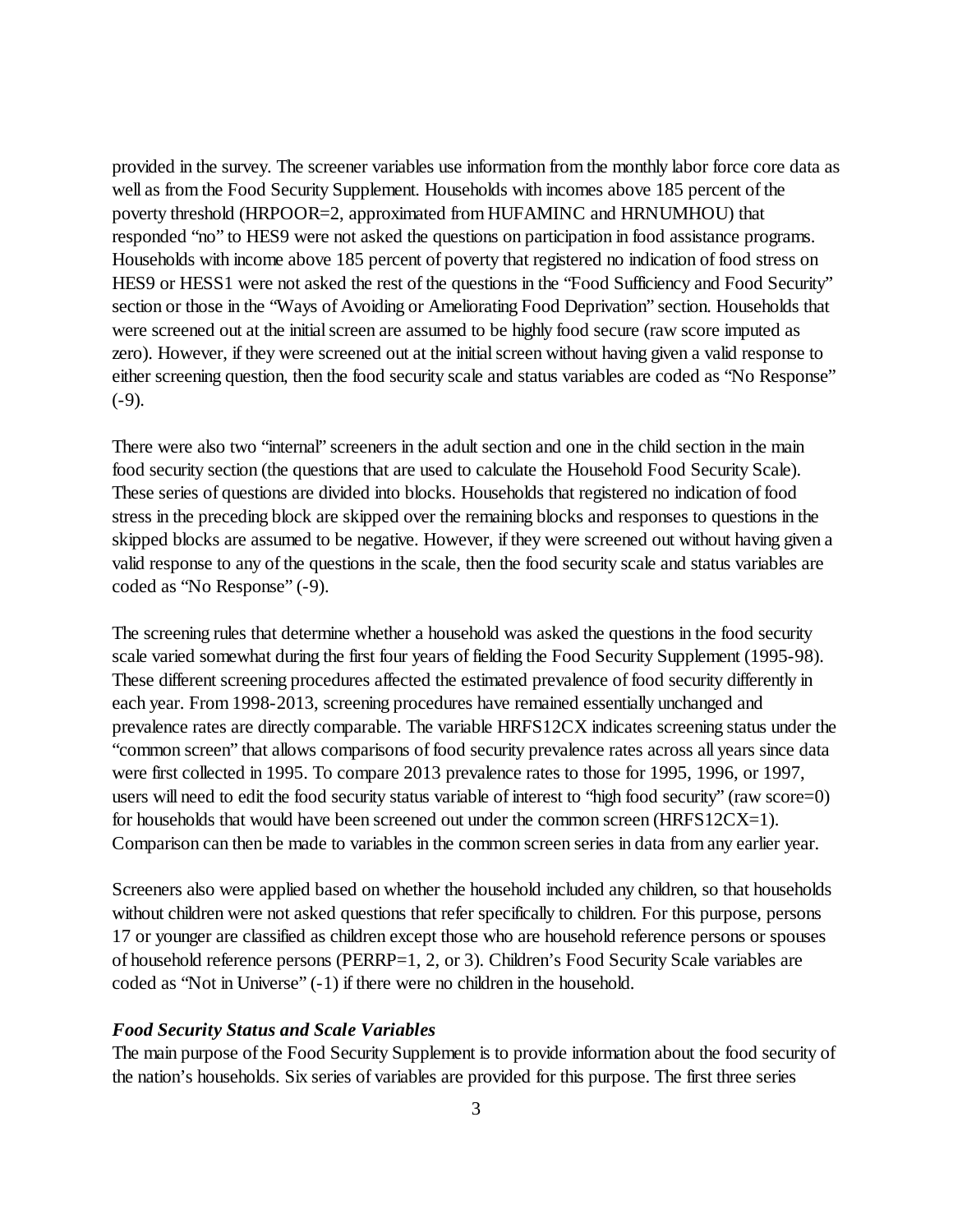indicate the food security of households, children in households, and adults in households during the 12 months prior to the survey. The remaining three series indicated the food security of households, children in households, and adults in households during the 30 days prior to the survey. Each series includes one (or two in some series) categorical food security status variables, a raw score variable, and a scale score variable.

The food security status variables are as follows:

- *Household Food Security Scale, 12-Month Reference Period*
	- HRFS12M1 is a categorical variable that classifies households in three categories: food secure, low food security, and very low food security. *This is the variable used for most food security statistics in USDA's annual food security report series.* Users may combine the latter two categories as food insecure.
	- HRFS12MD is the same as HRFS12M1 except that the food-secure category is subdivided to differentiate households that reported no food-insecure conditions (high food security) from those that reported one or two food-insecure conditions (marginal food security).
	- HRFS12M3 is the raw score—a count of the number of questions in the 12-month Household Food Security Scale that were affirmed by the household respondent
	- HRFS12M4 is the scale score, a continuous score based on fitting the data to a singleparameter Rasch model using item calibrations calculated from the 1998 data. Computed values range from about 1 to 14. Scale scores for households that affirmed no items cannot be calculated within the Rasch model. These households are food secure, but the degree of their food security is not known and may vary widely from household to household. They are assigned scale scores of -6 to remind users that they require special handling in analyses that assume linearity of the scale scores.
- *Children's Food Security Scale, 12-Month Reference Period.* A set of food security variables indicating the food security of children in the household is calculated from responses to the 8 questions in the scale that ask specifically about food conditions among the children.
	- HRFS12MC is a categorical variable that classifies households in three categories based on the food security of children in the household: food secure, low food security, and very low food security. *This is the variable used for statistics on very low food security among children in USDA's annual food security report series.* Note that the coding of this variable differs from that of HRFS12M5 in 2004 and earlier years. HRFS12MC differentiates households with low food security among children (raw score 2, 3, and 4) from households in which children were food secure (raw score 0 and 1). The category very low food security among children in the 2005 and later years (HRFS12MC=3) is exactly equivalent to the category food insecure with hunger among children (HRFS12M5=2) in 2004 and earlier years.
	- HRFS12M6 is the raw score on the 12-month child-referenced items.
	- HRFS12M7 is the Rasch-model-based scale score on the Children's Food Security Scale.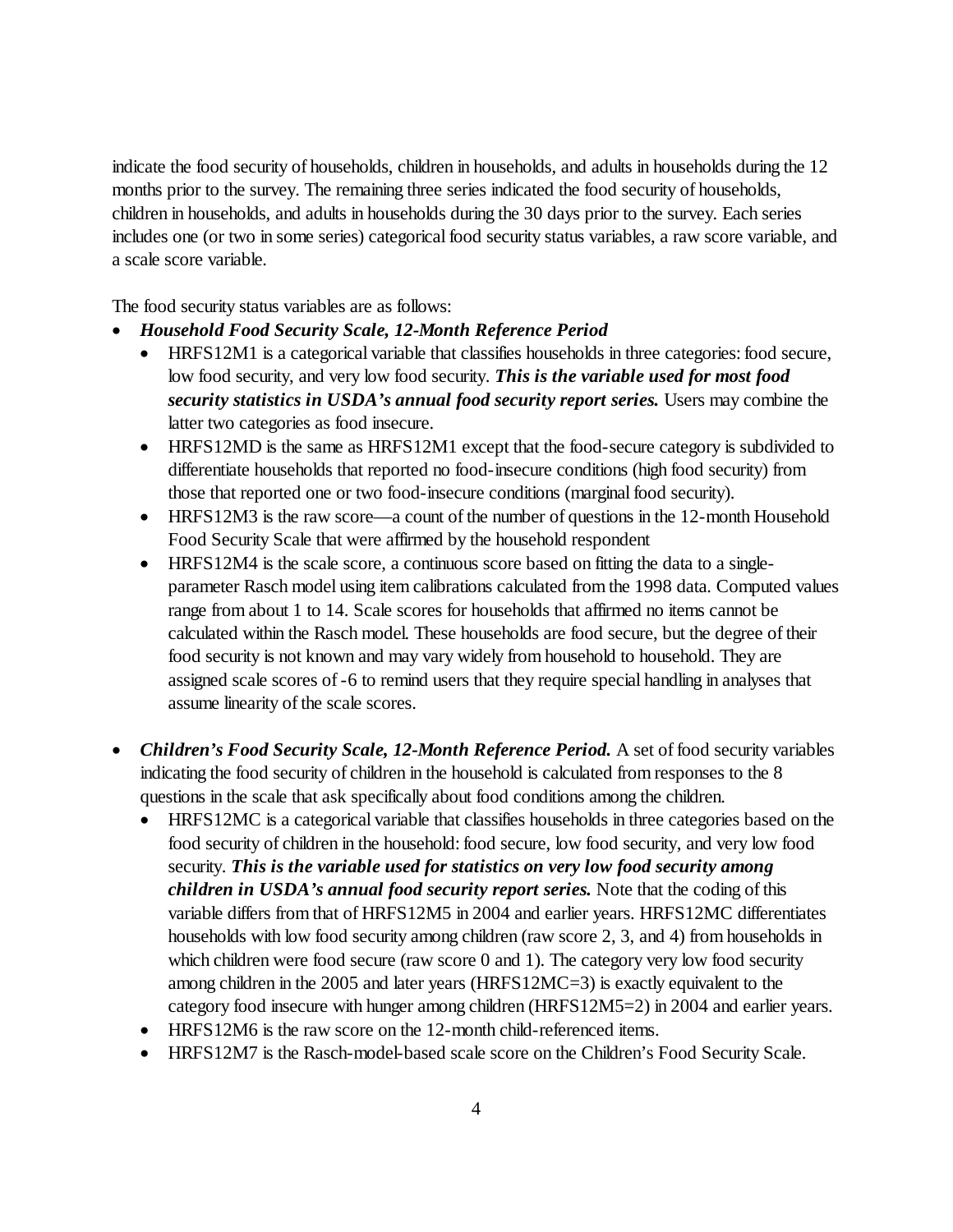- *Adult Food Security Scale, 12-Month Reference Period.* A set of food security status variables indicating the level of food security among adults in the household is calculated from responses to the 10 questions in the scale that ask specifically about food conditions among adults in the household, and of the household in general. This variable provides a more nearly comparable measure of food security between households with and without children, or among households with children in different age ranges than does the Household Food Security Scale (the HRFS12M1— M4 series).
	- HRFS12M8 is a categorical variable based on the scale score (HRFS12ME) that classifies households in four categories of food security among adults: High, marginal, low, and very low. Users may combine the first two categories as indicating food security among adults and the latter two as indicating food insecurity among adults.
	- HRFS12M9 is the raw score on the 12-month adult- and household-referenced items.
	- HRFS12ME is the Rasch-model-based scale score on the Adult Food Security Scale.
- *Household Food Security Scale, 30-Day Reference Period.* HRFS30D1, -D2, -D3 and -D4 correspond to HRFS12M1, -MD, -M3, and -M4, except that they are based on food security conditions during the 30-day period prior to the food security survey rather than the 12-month period. *Note: these variables are not comparable with the 30-day food security variables in 2004 and earlier years' data (HRFS30M1, M2, and M3). The earlier years' measures were based on only a subset of the items in the scale in 2005 and later years.*
- *Children's Food Security Scale, 30-Day Reference Period.* HRFS30D5, -D6, and -D7 correspond to HRFS12MC, -M6, and -M7, except that they are based on food security conditions among children during the 30-day period prior to the food security survey rather than the 12-month period.
- *Adult Food Security Scale, 30-Day Reference Period.* HRFS30D8, -D9, and -DE correspond to HRFS12M8, -M9, and -ME, except that they are based on food security conditions among adults during the 30-day period prior to the food security survey rather than the 12-month period.

#### *Constructing Household Characteristics from Person Records*

To compute some household characteristics such as household size, presence of children, or presence of elderly members, it is necessary to identify the records of all persons in the same household. Households within the December 2013 CPS-FSS are uniquely and completely identified by two household identifiers in combination, HRHHID and HRHHID2. Characteristics of the household reference person can be assigned from the person record with PERRP 1 or 2, which will always be the record with the lowest-numbered PERRP in the household. To match to other months' CPS files, add the HRMIS variable to the household identification, adjusting one of the files for the difference in survey month.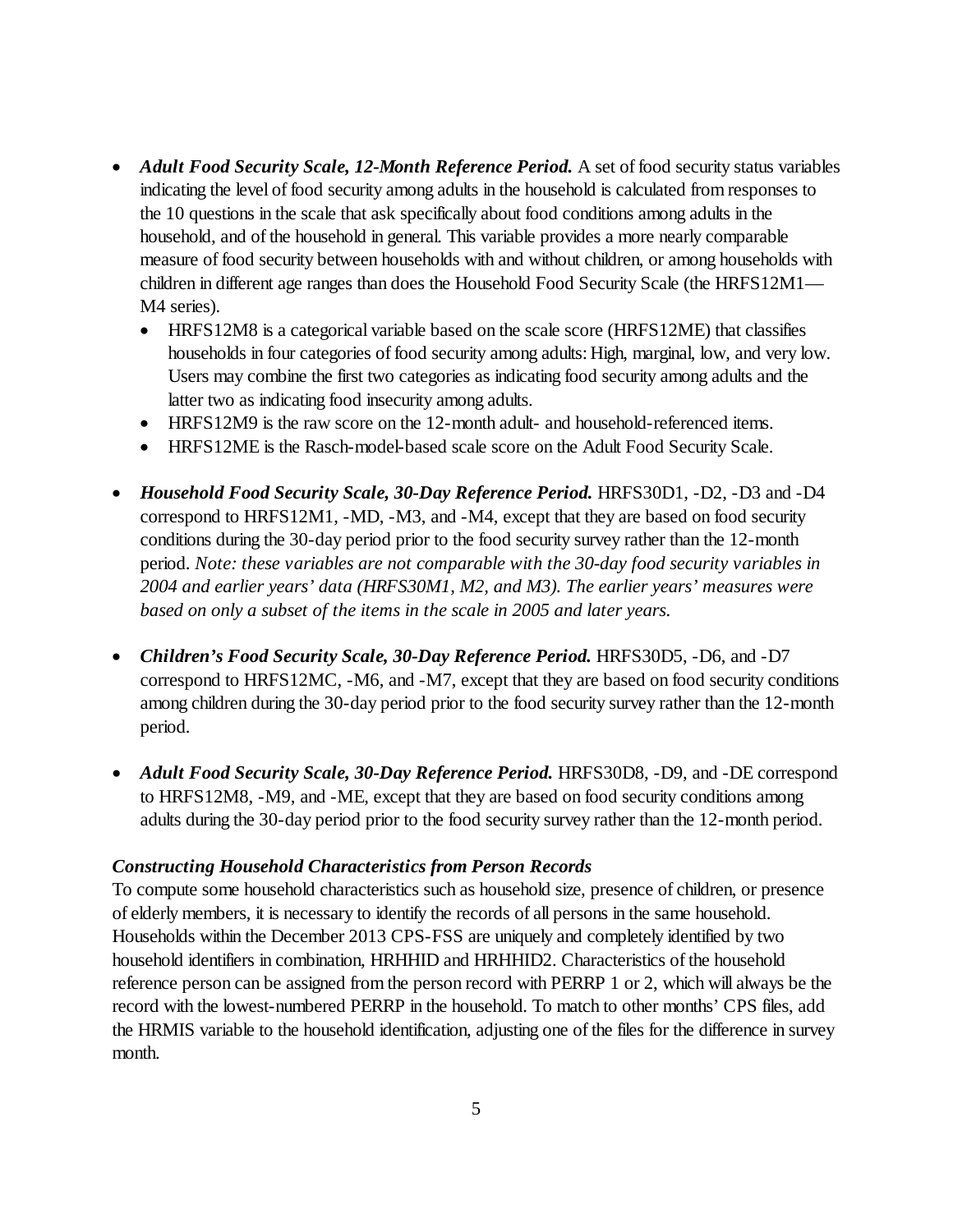*Weights: Estimating Population Distributions of Person and Household Characteristics* The CPS is a complex probability sample, and interviewed households as well as persons in those households are assigned weights so that the full interviewed sample represents the total national noninstitutionalized civilian population. Initial weights are assigned based on probability of selection into the sample, and weights are then adjusted iteratively to match population controls for selected demographic characteristics at State and national levels. There are two sets of household and person weights in this data file: (1) labor force survey weights, and (2) Food Security Supplement weights.

The labor force survey weights, HWHHWGT for households and PWSSWGT for persons, are positive for persons in all interviewed households (except that person weights for persons in the armed forces are zero or missing). These weights would be appropriate for analyzing whether households or persons who completed the Supplement differed from those who declined to complete the Supplement.

About 21 percent of households that completed the core labor force survey declined to complete the Food Security Supplement. The Supplement weights, HHSUPWGT for households and PWSUPWGT for persons, are adjusted for Supplement nonresponse so that the Supplement respondents represent the national civilian non-institutionalized population. These weights are appropriate for estimating household distributions, food security status, food expenditures, use of food and nutrition assistance programs, and any other variables in the Food Security Supplement.

Household weights are attached to all person records in the household. To estimate household frequency distributions, the sample must be limited to one record for each household. This is usually accomplished by limiting the sample to records of household reference persons (PERRP=1 or 2). Noninterview or nonsupplement households must be excluded from these analyses based on HRINTSTA or HRSUPINT.

All weight variables have four implied decimal places in the FTP data file (the decimal point is not included). Divide the weight variables by 10,000 for analysis in units or by 10,000,000 for analysis in thousands of persons or thousands of households. The formats of weight variables downloaded from DataFerrett are somewhat unpredictable. Sometimes they are in units; sometimes they have four implied decimal places. These should be checked prior to use.

#### *Variance Estimation; Sampling Error; Replicate Weights*

Calculations of the sampling error of prevalence rates and other statistics estimated from CPS-FSS data must take into account the complex character of the sample, which is stratified, clustered, and reweighted to control to known population totals. Beginning with the 2010 data, the Census Bureau has provided household replicate weights to facilitate more rigorous estimation of sampling error. The replicate weights and documentation on how to use them can be downloaded from: [http://thedataweb.rm.census.gov/ftp/cps\\_ftp.html#cpsrepwgt.](http://thedataweb.rm.census.gov/ftp/cps_ftp.html#cpsrepwgt)